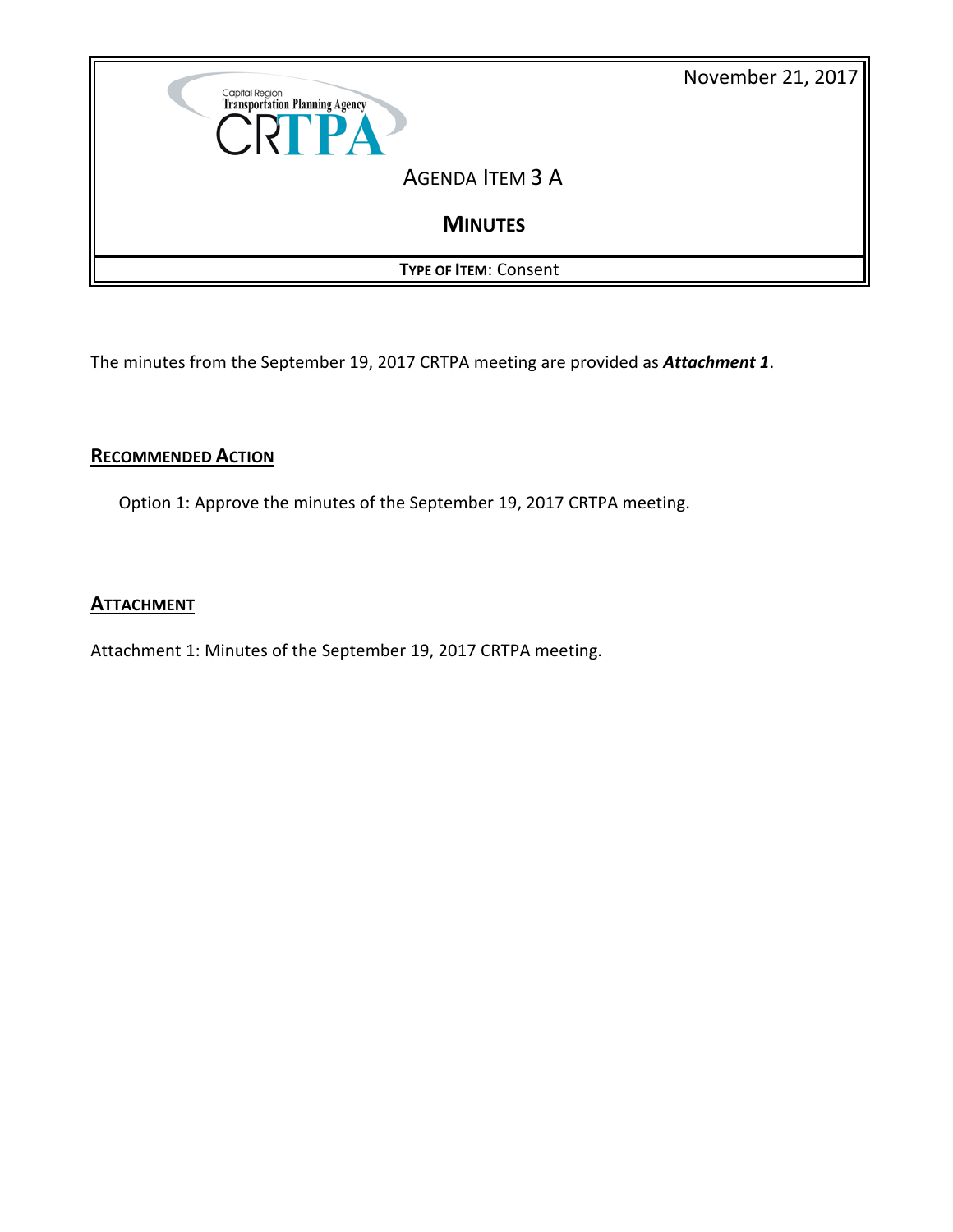

# **CRTPA BOARD**

# MEETING OF TUESDAY, SEPTEMBER 19, 2017 AT 1:30 PM

CITY OF TALLAHASSEE COMMISSION CHAMBERS 300 S. ADAMS STREET TALLAHASSEE, FL 32301

# **MEETING MINUTES**

# **MEMBERS PRESENT**

Commissioner Curtis Richardson, City of Tallahassee, Chair Commissioner Nancy Miller, City of Tallahassee Commissioner Scott Maddox, City of Tallahassee Commissioner Kristin Dozier, Leon County Commissioner Nick Maddox, Leon County Commissioner John Daily, Leon County Commissioner Randy Merritt, Wakulla County Commissioner Betsy Barfield, Jefferson County Commissioner Daniel McMillian, Gadsden Cities

**Staff Present:** Thornton Williams, CRTPA Attorney; Greg Slay, CRTPA; Greg Burke, CRTPA; Colleen Roland, CRTPA; Lynn Barr, CRTPA; Jack Kostrzewa, CRTPA; Yulonda Mitchell, CRTPA; Suzanne Lex, FDOT

# **1. CALL TO ORDER AND ROLL CALL**

The meeting was called to order at 1:36PM and was placed in recess until a quorum was present. Meeting was called back into order at 1:39PM.

# **2. AGENDA MODIFICATIONS**

**Agenda Item 3D was pulled from the consent agenda to be discussed. Pulled to clarify the item.**

# **3. CONSENT AGENDA**

# **A. Minutes of the June 19, 2017 CRTPA Board Meeting**

*If you have a disability requiring accommodations, please contact the Capital Region Transportation Planning Agency at (850) 891-8630. The telephone number of the Florida Relay TDD Service is # 711.*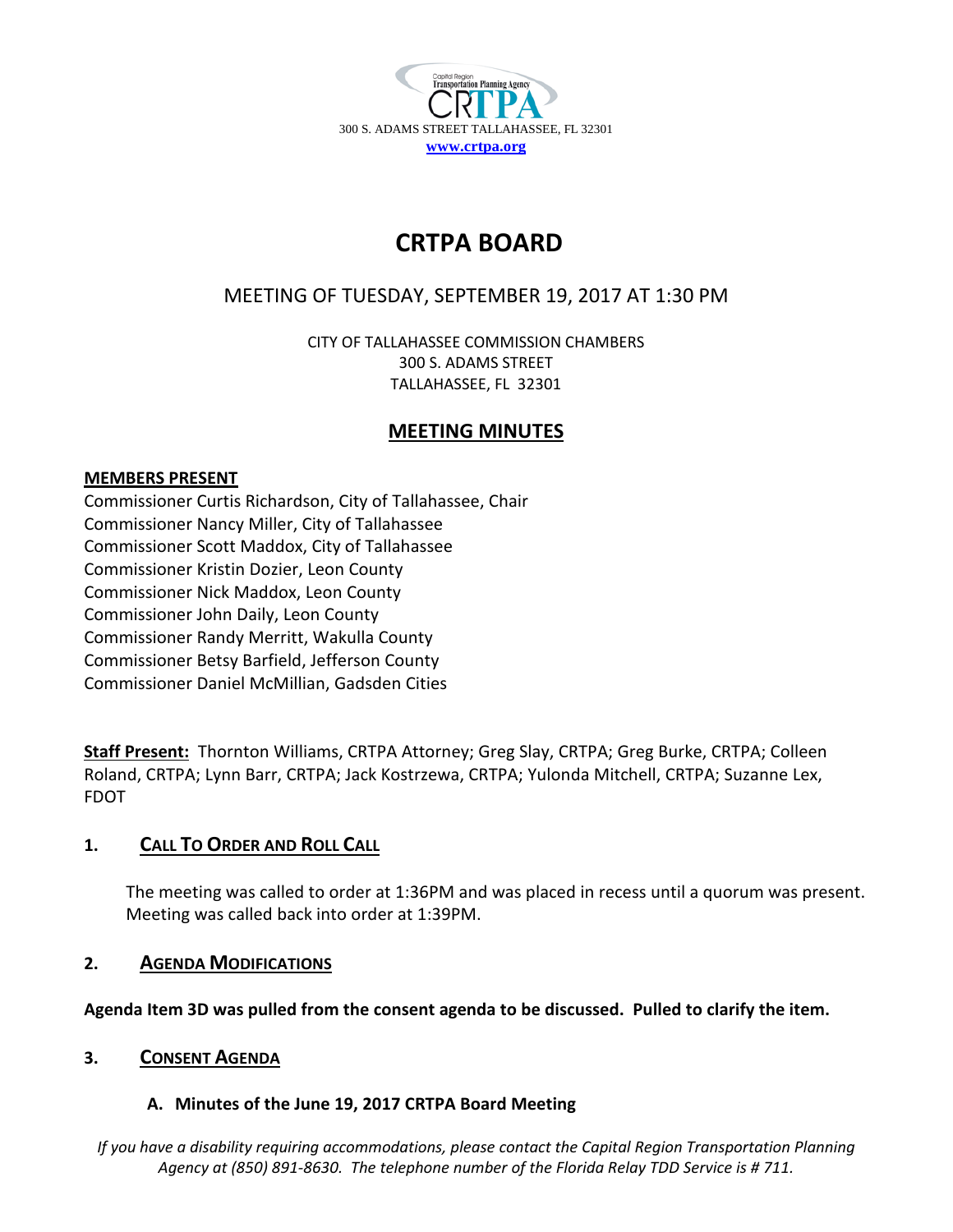#### **B. 2018 CRTPA Budget**

**C. Updated FY 2019 – FY 2023 Tallahassee International Airport Priority Project List**

**Board Action: Commissioner Miller made a motion to accept the consent agenda as presented by staff. Commissioner Merritt seconded the motion and the motion was unanimously passed.** 

#### **4. CONSENT ITEMS PULLED FOR DISCUSSION**

#### **3.D Title VI and Related Federal Requirements Language Update to CRTPA Contracts**

Mr. Slay stated the recommended action was to authorize the Executive Director to execute a contract addendum to include Amendment 1 to the General Planning Consultant (GPC) contracts with Kimley-Horn and Associates (KHA) and RS&H to reflect the Title VI and related Federal requirements, needed to be corrected to state: …*to authorize the CRTPA Chairman to execute a contract addendum to include Amendment 1 to the General Planning Consultant (GPC) contracts…*

**Board Action: Commissioner Daily made a motion to accept the recommended action, as modified, to state:** *to authorize the CRTPA Chairman to execute a contract addendum to include Amendment 1 to the General Planning Consultant (GPC) contracts with Kimley-Horn and Associates (KHA) and RS&H to reflect the Title VI and related Federal requirements.* **Commissioner Dozier seconded the motion and the motion was unanimously passed.** 

#### **5. ROLL CALL VOTE AGENDA ITEMS**

#### **A. Fiscal Year (FY) 2018 – FY 2022 Transportation Improvement Program (TIP) Amendment**

The CRTPA FY 2018 – FY 2022 TIP is proposed to be amended to reflect the following:

• 11<sup>th</sup> Avenue (3<sup>rd</sup> Street to 5<sup>th</sup> Street Sidewalk) (Project #4381272): Add design funding in FY 2018 for the Havana Middle School sidewalk project (Gadsden County)

Mr. Burke stated the amendment would reflect design funding for the sidewalk project at the Havana Middle School (Gadsden County).

**Board Action: Commissioner Merritt made a motion to accept the Fiscal Year (FY) 2018 – FY 2022 Transportation Improvement Program (TIP) Amendment, as presented by staff. Commissioner N. Maddox seconded the motion and a roll call vote was taken. The motion was passed unanimously.** 

# **6. CRTPA ACTION**

#### **A. 2017 Transportation Management Area Certification Report**

Staff from the Federal Highway Administration will discuss the CRTPA's recent federal certification.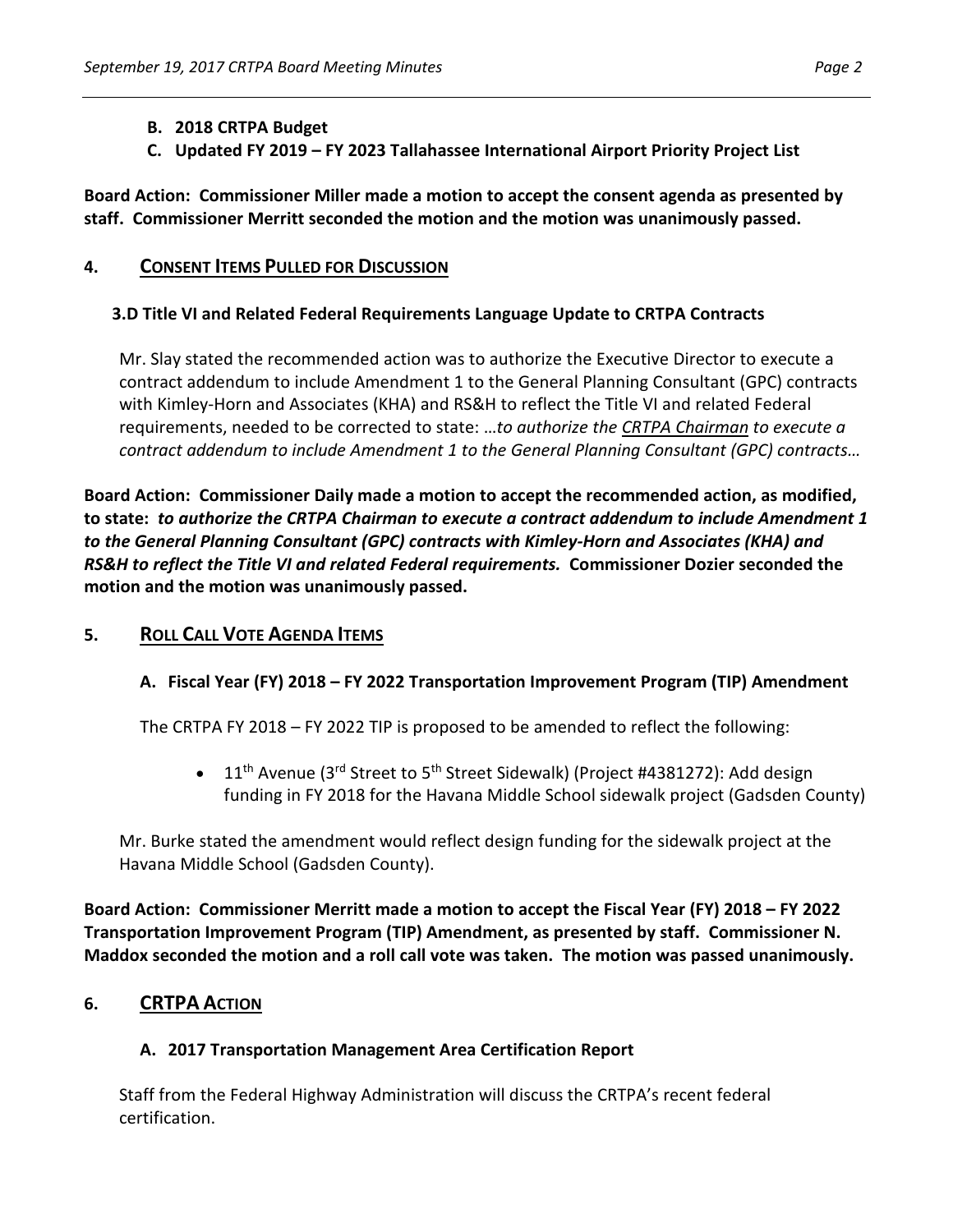Ms. Danielle Blackshear presented the Certification Review findings. She outlined the review process. This included a site visit and a public meeting. She outlined the 2 noteworthy practices, 6 corrective actions and 11 recommendations.

Commissioner Dozier noted the recommendations were currently being addressed. Ms. Blackshear noted the CRTPA put forth great efforts to make for a stronger planning process. Mr. Slay outlined the processes that CRTPA staff was working through to respond to the corrective actions presented by Federal Highway Administration. Ms. Blackshear stated these will be reviewed and formal correspondence will be sent to state the issue has been resolved.

#### **Board Action: This was an informational item; therefore, no action was taken.**

#### **B. Executive Director Annual Evaluation**

This annual evaluation of the Executive Director was discussed.

Commissioner Richardson outlined the process that was followed by the CRTPA Executive Committee. The Executive Committee consisted of Commissioners Barfield (past Chair), Maddox (Vice-Chair), and Richardson (Chair). Commissioner Maddox discussed Greg's ability to work with the Planning Departments and Blueprint to ensure funding available are used for the things in each respective governments. Commissioner Barfield stated this was the first time the CRTPA has conducted an evaluation for the Executive Director. Stating there is always room to growth. She discussed the good job Mr. Slay does overall. Noting the coordination with Florida Department of Transportation, handling staff and recommendations that have been brought forward. Encouraged Mr. Slay to continue the good work and would assist in any way. Commissioner Richardson stated he agreed and stated he was a great choice in selecting Mr. Slay. He noted Mr. Slay was well respected around the state.

#### **Board Action: This was an informational item; therefore, no action was taken.**

#### **C. South Monroe Complete Streets Update**

Staff from the Tallahassee-Leon County Planning Department will provide on update on coordination efforts related to development of a Complete Streets corridor plan for South Monroe Street (Gaile Avenue to Tennessee Street).

Mr. Slay stated provided background information on the South Monroe Street Corridor. He stated the PLACE Department and CRTPA staff have worked on this project since March, 2017. Mr. Artie White, Tallahassee-Leon County Planning Department, provided an update on the South Monroe Complete Streets efforts. He stated staff has worked with CRTPA, FDOT to develop a corridor plan. The boundaries are from Gaile Avenue (South Boundary) to Tennessee Street (North Boundary).

The purpose has been to develop a plan that recognizes context, accommodates all roadway users and includes design elements from the draft Florida Design Manual. Mr. White discussed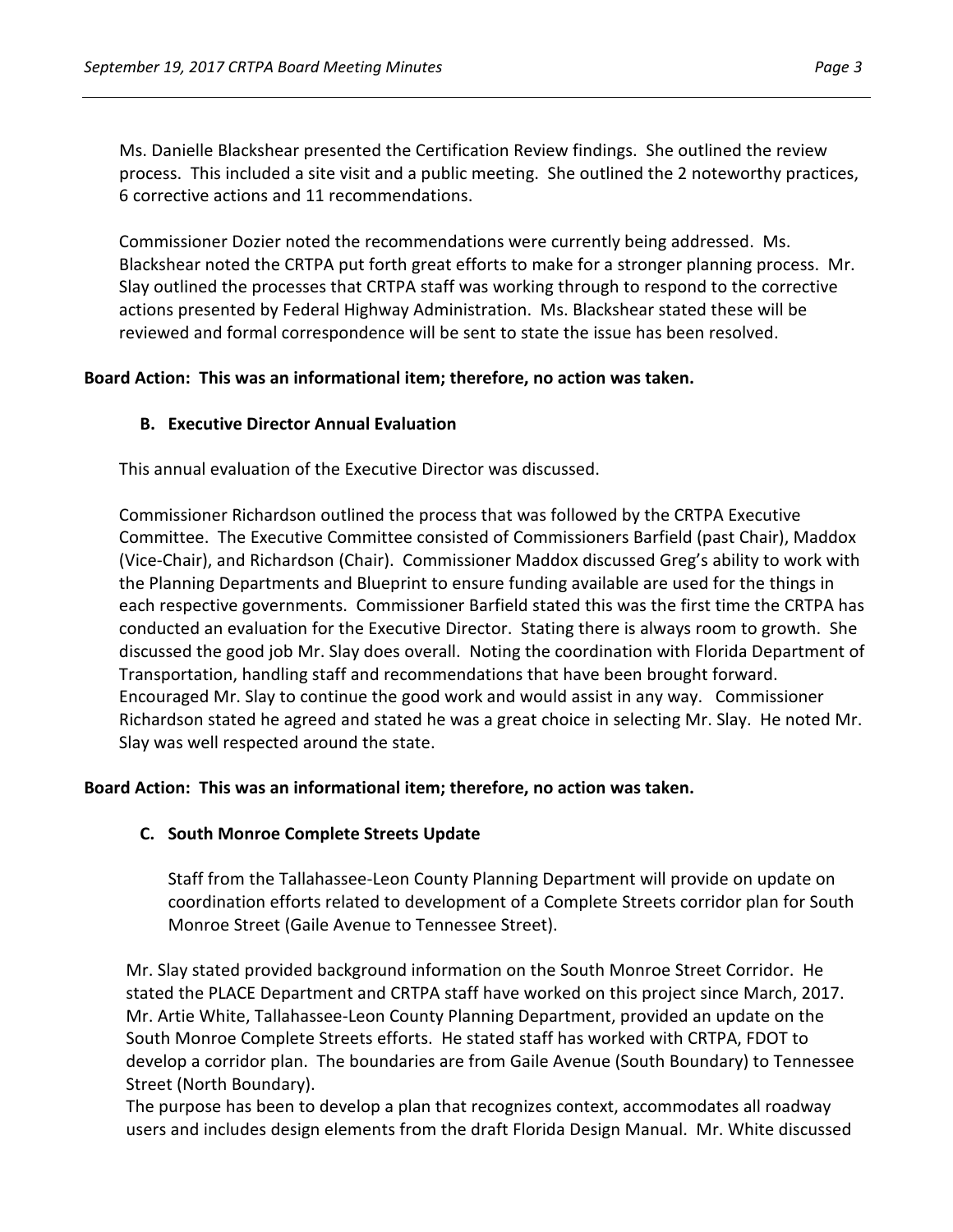the investments that have taken place within the South Monroe corridor and the efforts to create a public policy framework to address and guide future development. Mr. White provided information on the context classification zones, design standards and the characteristics and how they match the context classification zones and determine where changes and enhancements should be made. Mr. White provided information on the next steps. Staff will meet with FDOT, CRTPA and Blueprint to discuss context classifications and typical sections. Next will be the refinement of the typical sections and develop a corridor plan then finalize the corridor plan for necessary approvals (City Commission and CRTPA).

Commissioner Richardson questioned the timelines for future development and funding sources. Mr. White explained staff was currently working with FDOT staff to determine the resurfacing schedule for South Monroe. Once that is determined staff can begin to work with developers to address building. Funding sources for this project come from various sources. Mr. White stated Brownfield Grants, CRA, FDOT, PLACE and general funds are all sources of funds for this process. Commissioner Miller discussed the need for vegetation to provide shade. She noted it was not desirable to walk down the sidewalk within the Florida heat. She stated this issue needs to be considered and addressed.

#### **7. FLORIDA DEPARTMENT OF TRANSPORTATION REPORT**

• FDOT Complete Streets Update

Suzanne Lex provided the FDOT Complete Streets Update. She noted this was not a "one-size fits all" document. She stated the Complete Streets policy was adopted in 2014. She provided information on the background and the processes the policy has been through. April, External Draft of Context Classification Document was distributed; May, Deadline for comments on draft document; Summer, Final version FDOT Context Classification Document and Fall, District Three Workshop on the Handbook was held. She further noted, this policy promotes safety, quality of life, economic development by using a context sensitive Classification system of "Complete Streets" to serve the needs of all system users of all ages and abilities. She noted this was not funding program, but a philosophy. Projects will be programmed the same way there are currently and will now include context classification as well as increased emphasis on partnerships and assembling funding packages. Mrs. Lex noted local governments can program projects through the LRTP to support Complete Streets, TPOs/TPAs can prioritize projects to support Complete Streets; capacity projects will automatically be context-based. Any enhancements beyond FDOT standards still require local finding participation and the commitment to maintain those additional enhancements. More information will be provided in November, 2017. The workshop will cover Context Classification, the FDOT Context Classification Document structure and District Coordination.

# **8. EXECUTIVE DIRECTOR'S REPORT**

Mr. Slay provided the Executive Director's Report. He noted the CAFR (Financial Report) would be on the next agenda for review. Mr. Slay outlined the topics of discussion for the retreat on